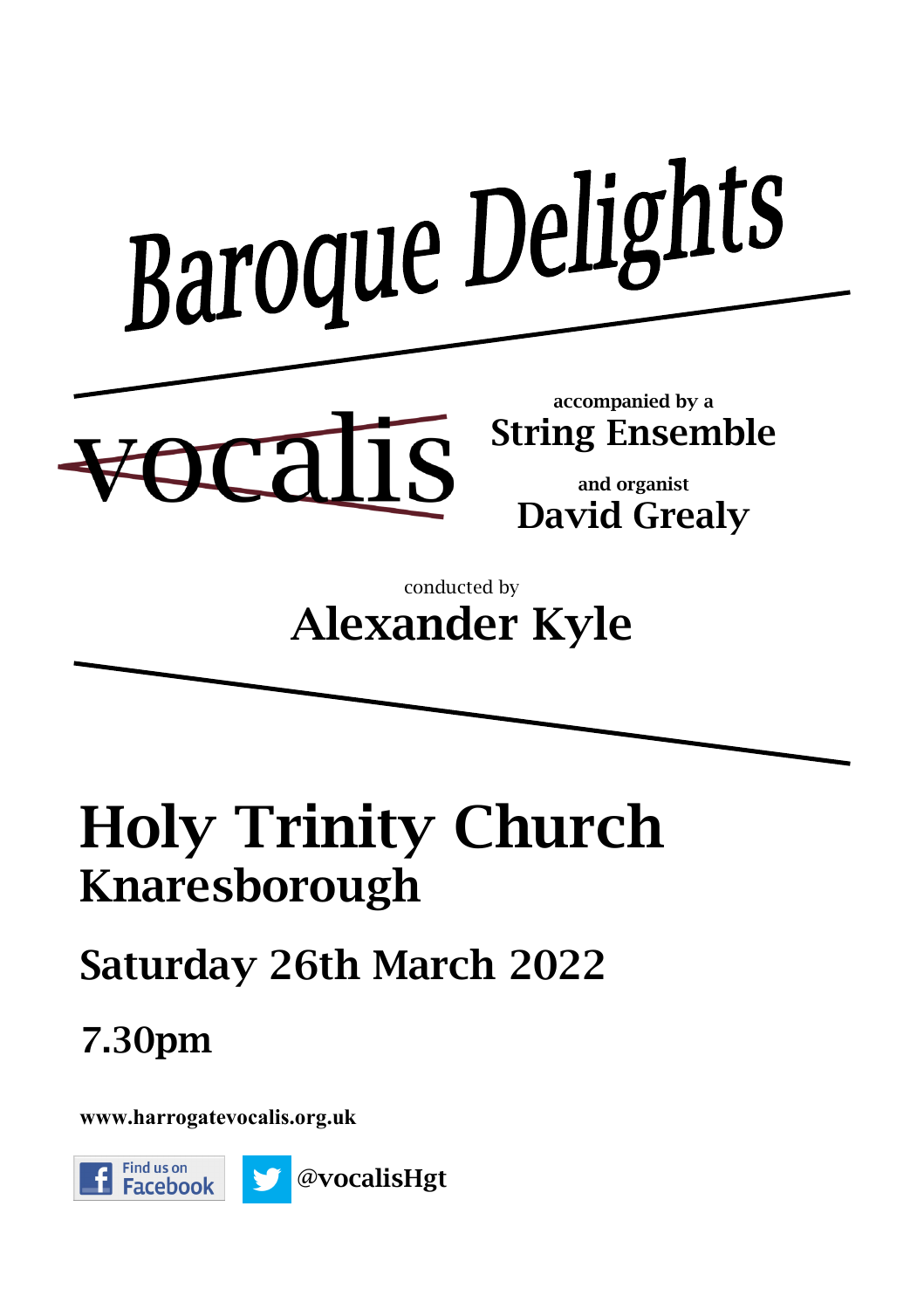**Vocalis** Harrogateʹs popular and sociable chamber choir, is a mixed-voice choir of experienced and enthusiastic singers, singing a wide variety of music, both sacred and secular, from the fifteenth century to the present day. The choir sings up to four concerts a year of which at least one is dedicated to raising funds for local charities.

Vocalis regularly collaborates with other groups. We have performed with English Touring Opera and the Harrogate Philharmonic Orchestra. In Spring 2016, we worked with a small professional band and soprano soloist Peyee Chen to perform a programme of Haydn and Handel. More recently Vocalis have joined forces with St Aidanʹs School Chamber Choir for a successful Christmas concert in St Wilfridʹs Church, Harrogate.

In an exciting development we have performed jointly with St Peter's Church Choir, professional soloists and The Harrogate Handel Players under the direction of their Musical Director John Longstaff. In March 2018 we performed Handelʹs Messiah, which was reprised in December 2019. In April 2019 we performed Bach's St Matthew Passion and Bachʹs Mass in B Minor in October 2021. We look forward to future a repeat performance of St Matthew Passion in April 2022.

Alex Kyle is a conductor, animateur and singer based in Leeds. As a Choral Director for Diocese of Leeds Music, Alex works with 800 children every week, teaching singing and musicianship. He directs the Senior Boys Choir and Junior Choir of Bradford Catholic Youth Choir, who he has conducted on national radio and television, including BBC Radio 3 and 4 and most recently BBC One. In addition to Vocalis, Alex is also Musical Director of Leeds Methodist Choir. He has run music workshops for York Early Music Festival, North East Early Music Forum and Renaissance Voices, and given talks for the Association of British Choral Directors and the National Schools Singing Programme.

#### **Instrumentalists**

| <b>First Violin</b> | <b>Bea Carbonel</b> |
|---------------------|---------------------|
| Second Violin       | Nicola Rainger      |
| Viola               | Laura Newton        |
| Cello               | Sally Ladds         |
| Organ               | David Grealy        |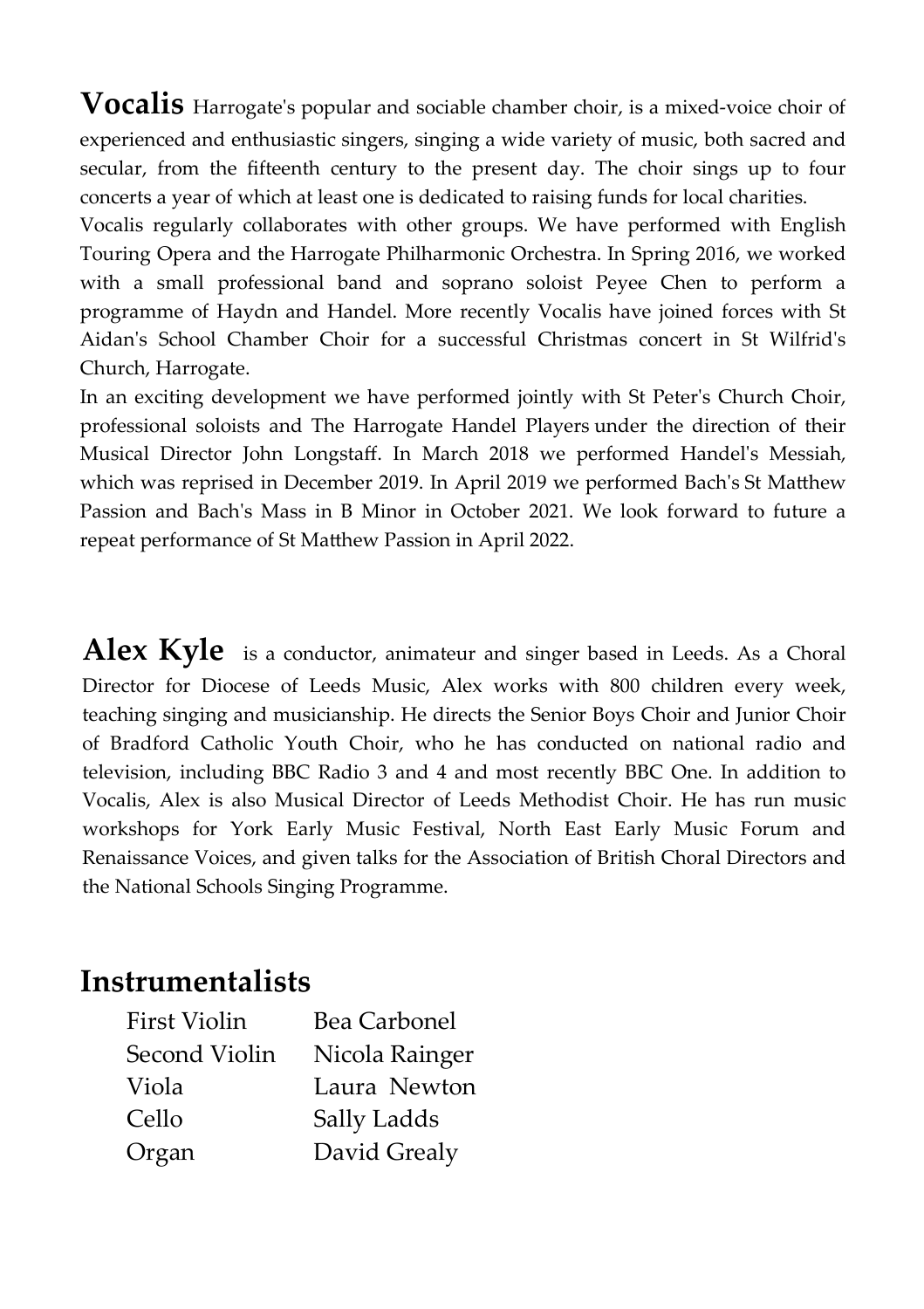### **Programme**

| 1. Sonata                                                                                |  |  |
|------------------------------------------------------------------------------------------|--|--|
| 2. Chorus: Alles was ihr tut                                                             |  |  |
| 3. Chorus: Dir, o Höchster                                                               |  |  |
| 4. Arioso: Habe deine Lust                                                               |  |  |
| 5. Aria and Chorus: Gott will ich lassen raten                                           |  |  |
| 6. Chorus: Alles was ihr tut                                                             |  |  |
|                                                                                          |  |  |
| Hor che'l ciel e la terra Claudio Monteverdi (1567-1643)                                 |  |  |
| Part 1. Hor che'l ciel e la terra                                                        |  |  |
| Part 2. Cosi sol d'una chiara fonte                                                      |  |  |
| With solemn pomp / Mourn for thy servant  John Blow (1649-1708)<br>from Venus and Adonis |  |  |
|                                                                                          |  |  |

#### **Interval**

| Der Geist hilft unser Schwachheit auf J S Bach (1685-1750)                                         |  |
|----------------------------------------------------------------------------------------------------|--|
| Let thy hand be strengthened George Frideric Handel (1685-1759)<br>1. Let thy hand be strengthened |  |

- *2. Let justice and judgement*
- *3. Allelujah*